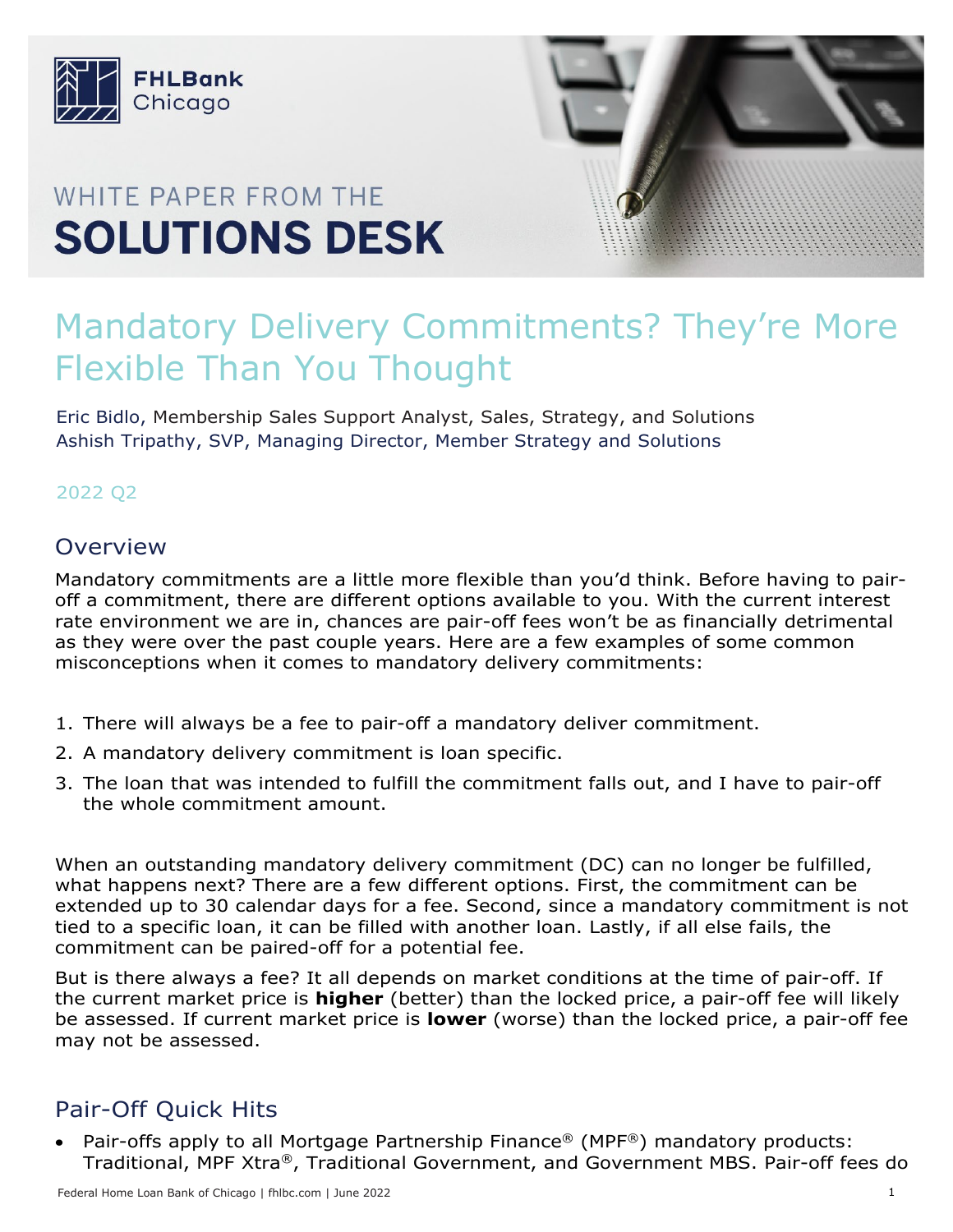not apply to MPF Xtra best efforts DCs prior to submitting a funding request. Once funding is requested, the commitment flips to mandatory, and then all mandatory rules apply from there.

- Mandatory commitments come with a tolerance or a "cushion" above and below the commitment amount. This allows lenience where a loan can be delivered slightly above or below the commitment amount and not be assessed a potential fee. Tolerances vary by product (please refer to addendum on page four).
- Mandatory commitments can also be delivered over the commitment amount and above the tolerance. This is referred to as an "over delivery," and the potential fee works similar to a pair-off. A fee is assessed when the commitment price is higher than current market price, because the Participating Financial Institution (PFI) would be funding more dollars into a higher price than what is offered on the current market. Over delivery rules vary by product (please refer to addendum on page four).

Mandatory commitments have a "rate stack," which consists of the locked rate and four other rate options—typically two above and two below the locked rate. Each rate has a corresponding price premium/discount. A loan doesn't necessarily have to be delivered to the locked rate, it can be delivered to any rate within the stack on the commitment.

## Pair-Off Scenarios

In a rising rate environment, it is important to note that pair-off fees may not be as financially impactful as one would expect. In fact, as long as current pricing continues trending worse (lower), pair-off fees may not even be assessed. Below, we've mapped out two hypothetical pair-off scenarios:

**Scenario One**: Let's say you take out a MPF Xtra mandatory DC, but the borrower ended up backing out of the loan. One way to avoid a potential pair-off fee is by swapping another loan into the commitment—as long as it fits in the rate stack and is within the tolerance amount. If you do not have a loan that fits the DC, there could be a pair-off if current market price is better (higher) than the lock price. Please refer to the example below:

| <b>Pair-Off With Fee Assessed</b>        |                                                  |
|------------------------------------------|--------------------------------------------------|
| DC Amount:                               | \$100,000                                        |
| Amount Subject to Pair-Off Fee:          | \$100,000                                        |
| DC's Original Pricing at 3.5% Note Rate: | 1.10%                                            |
| Current Market Price for 3.5% Note Rate: | 1.60%                                            |
| Difference in Pricing:                   | 0.50%                                            |
|                                          | Pair-Off Fee: $ $100,000 \times .0050 = $500.00$ |

On the flip side, if current pricing is worse (lower) than the lock price, there may not be a fee at all. In fact, for MPF Xtra commitments, a credit can actually be received in cases like this. In the current environment, with rising interest rates and increased price volatility, the following example may be more aligned with what we have seen recently: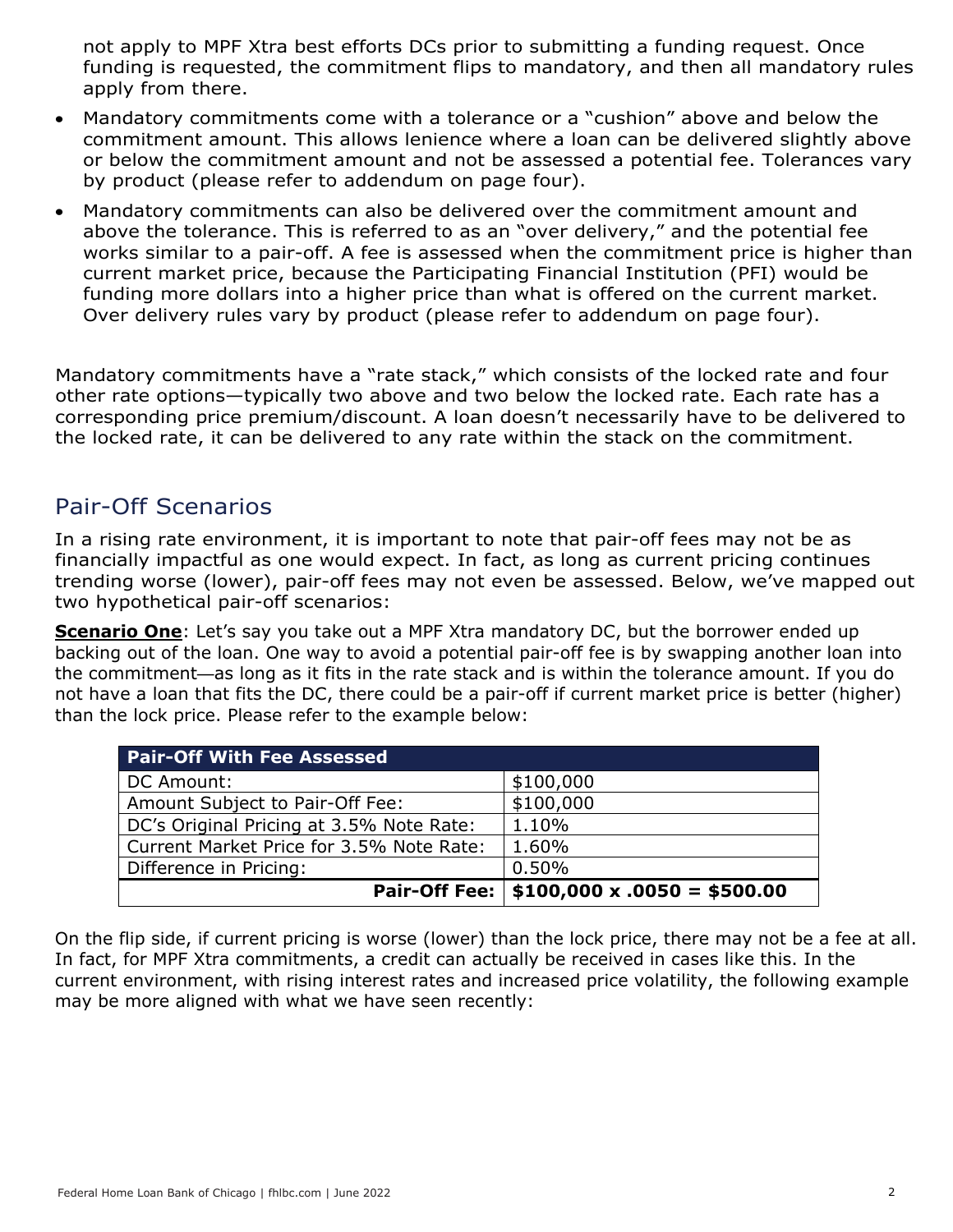| <b>Pair-Off Without Fee Assessed</b>                                          |           |  |  |  |
|-------------------------------------------------------------------------------|-----------|--|--|--|
| DC Amount:                                                                    | \$100,000 |  |  |  |
| Amount Subject to Pair-Off Fee:                                               | \$100,000 |  |  |  |
| DC's Original Pricing at 3.5% Note Rate:                                      | 1.60%     |  |  |  |
| Current Market Price for 3.5% Note Rate:                                      | 1.10%     |  |  |  |
| Difference in Pricing:                                                        | $-50%$    |  |  |  |
| MPF Xtra: \$100,000 x -.0050 = $ ($500.00)$<br><b>MPF Traditional: \$0.00</b> |           |  |  |  |

**Scenario Two:** Let's say you have a locked MPF Traditional mandatory DC and the borrower's appraisal comes back low. The loan amount needs to be lowered, and, in turn, it will not match the original delivery commitment amount. The first question you may ask yourself is, "How much is the loan amount changing?" With tolerance coming into play and depending on the product and if the loan amount is within tolerance, you can still deliver without a fee. If the new loan amount is outside the tolerance, you have the same option as in scenario one—another loan can be swapped in. If the new loan amount ends up being outside of the tolerance and you do not have a loan to replace it with, a pair-off may be assessed if the current market price is higher. However, the fee can be lower than expected as the whole commitment amount won't be paired-off. Here is an example:

| <b>Funded DC Example With Pair-Off Fee</b> |                                 |  |
|--------------------------------------------|---------------------------------|--|
| DC Amount:                                 | \$100,000                       |  |
| <b>Funded Amount:</b>                      | \$80,000                        |  |
| Pair-Off Tolerance 5%:                     | $$100,000 \times 5\% = $5,000$  |  |
| Amount Subject to Pair-Off Fee:            | $$100,000 - $80,000 - $5,000 =$ |  |
|                                            | \$15,000                        |  |
| DC's Original Pricing at 3.5% Note Rate:   | 1.25%                           |  |
| Current Market Price for 3.5% Note Rate:   | 1.65%                           |  |
| Difference in Pricing:                     | .40%                            |  |
| <b>Pair-Off Fee:</b>                       | $$15,000 \times .0040 = $60.00$ |  |

As we saw in scenario one, as long as current pricing is worse than the locked price, there may be no fee or a credit back depending on the product. The calculation is ultimately the same as described above:

| <b>Funded DC Example Without Pair-Off Fee</b> |                                 |  |  |  |
|-----------------------------------------------|---------------------------------|--|--|--|
| DC Amount:                                    | \$100,000                       |  |  |  |
| <b>Funded Amount:</b>                         | \$80,000                        |  |  |  |
| Pair-Off tolerance 5%                         | $$100,000 \times 5\% = $5,000$  |  |  |  |
| Amount Subject to Pair-Off Fee:               | $$100,000 - $80,000 - $5,000 =$ |  |  |  |
|                                               | \$15,000                        |  |  |  |
| DC's Original Pricing at 3.5% Note Rate:      | 1.65%                           |  |  |  |
| Current Market Price for 3.5% Note Rate:      | 1.25%                           |  |  |  |
| Difference in Pricing:                        | $-0.40%$                        |  |  |  |
| MPF Xtra: \$15,000 x .-0040 = (\$60.00)       |                                 |  |  |  |
| <b>MPF Traditional: \$0.00</b>                |                                 |  |  |  |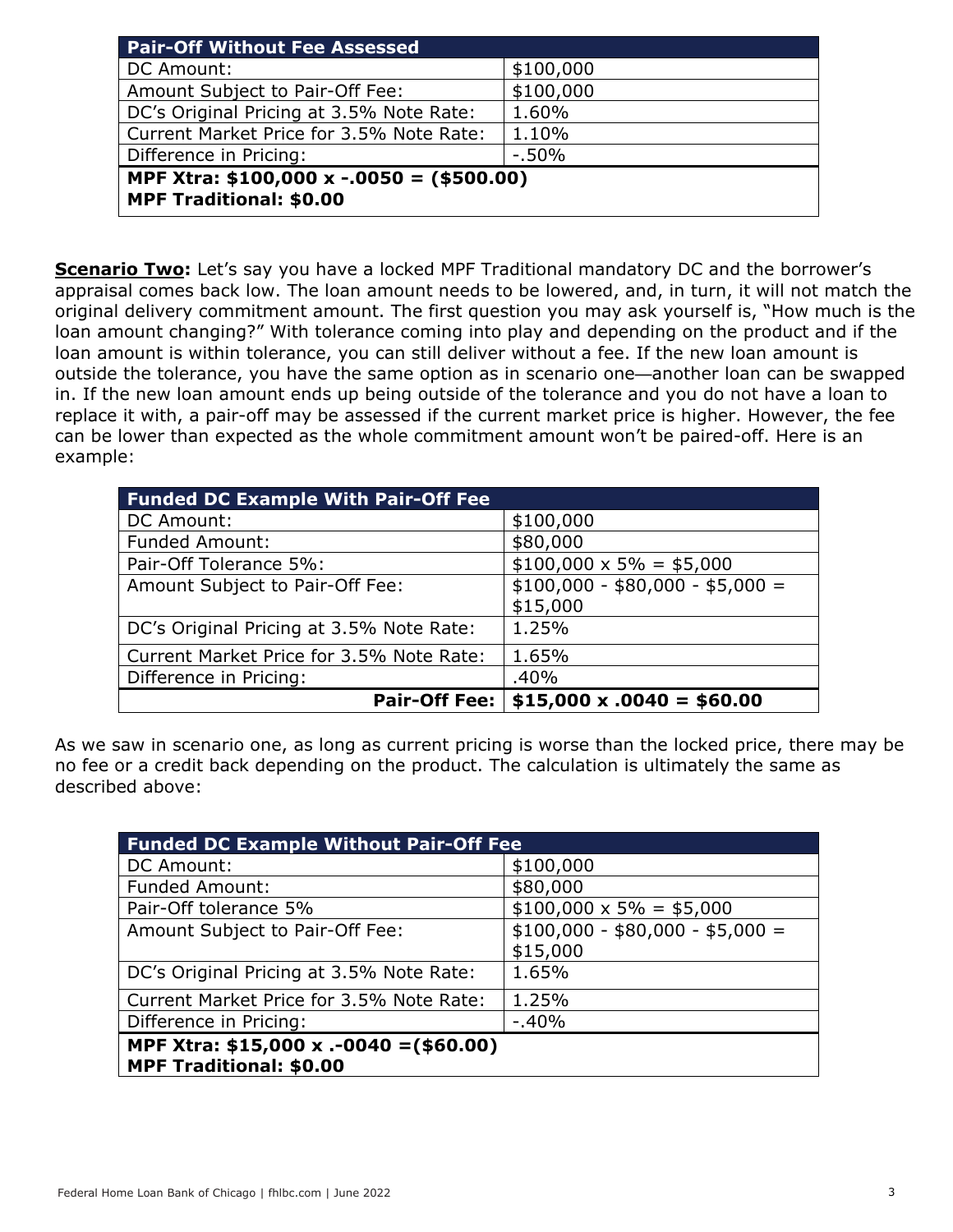# Delivery Commitment Characteristics by Product

|                                  | <b>MPF</b><br><b>Traditional</b>                                                                                                                                        | <b>MPF Govt.</b><br><b>MPF Xtra</b><br><b>MBS</b>                                                                                                                       |                                                                                                                                                                         |                                                                                                                                     |  |
|----------------------------------|-------------------------------------------------------------------------------------------------------------------------------------------------------------------------|-------------------------------------------------------------------------------------------------------------------------------------------------------------------------|-------------------------------------------------------------------------------------------------------------------------------------------------------------------------|-------------------------------------------------------------------------------------------------------------------------------------|--|
|                                  | <b>Mandatory</b>                                                                                                                                                        | <b>Mandatory</b>                                                                                                                                                        | <b>Mandatory</b>                                                                                                                                                        | <b>Best Effort</b>                                                                                                                  |  |
| <b>Extensions</b>                |                                                                                                                                                                         | The maximum extension length available is 30 calendar days.                                                                                                             |                                                                                                                                                                         |                                                                                                                                     |  |
|                                  | 5% tolerance on<br>funding amount. For<br>DCs over 2 million,<br>the tolerance is only<br>$1\%$                                                                         | 1% tolerance on<br>funding amount                                                                                                                                       | \$10,000 or 2.5%<br>tolerance<br>(whichever is<br>greater on funding<br>amount)                                                                                         | No tolerance,<br>the DC amount<br>must match the                                                                                    |  |
| <b>Tolerances</b>                | <b>Example:</b> For a<br>\$100,000 DC, you<br>can deliver from<br>\$95,000 to<br>\$105,000 and not<br>be charged a pair<br>off fee.                                     | <b>Example:</b> For a<br>\$100,000 DC, you<br>can deliver from<br>\$99,000 to \$101,000<br>and not be charged a<br>pair off fee.                                        | <b>Example:</b> For a<br>\$100,000 DC, you<br>can deliver from<br>\$90,000 to<br>\$110,000 and not<br>be charged a pair<br>off fee.                                     | loan amount.<br>Best Efforts DC<br>amounts can be<br>easily adjusted<br>with no fee.                                                |  |
|                                  | The maximum over<br>delivery is<br>\$100,000 on DCs<br>under 2 million or<br>1% on DCs over 2<br>million.                                                               | The maximum over<br>delivery is \$100,000<br>or 1% (whichever is<br>greater)                                                                                            | The maximum over<br>delivery is 25% of<br>original commitment<br>amount                                                                                                 | No limit on over<br>deliveries until                                                                                                |  |
| <b>Over</b><br><b>Delivery</b>   | <b>Example:</b> For a<br>\$100,000 DC, you<br>can deliver up to<br>\$200,000 max and<br>be potentially<br>assessed with an<br>over delivery fee for<br>the amount over. | <b>Example:</b> For a<br>\$100,000 DC, you<br>can deliver up to<br>\$200,000 max and be<br>potentially assessed<br>with an over delivery<br>fee for the amount<br>over. | <b>Example:</b> For a<br>\$100,000 DC, you<br>can deliver up to<br>\$125,000 max and<br>be potentially<br>assessed with an<br>over delivery fee for<br>the amount over. | the maximum<br>conforming limits<br>(high balance).                                                                                 |  |
| <b>Pair-Offs</b><br>(Reductions) | <b>Reduction fees</b> will be based off any change to the market rate at<br>the time at which the original DC was locked.                                               |                                                                                                                                                                         |                                                                                                                                                                         | <b>No reduction</b><br>fees unless the<br>commitment<br>status is "closed"<br>then reduction<br>fees are based off<br>market rates. |  |